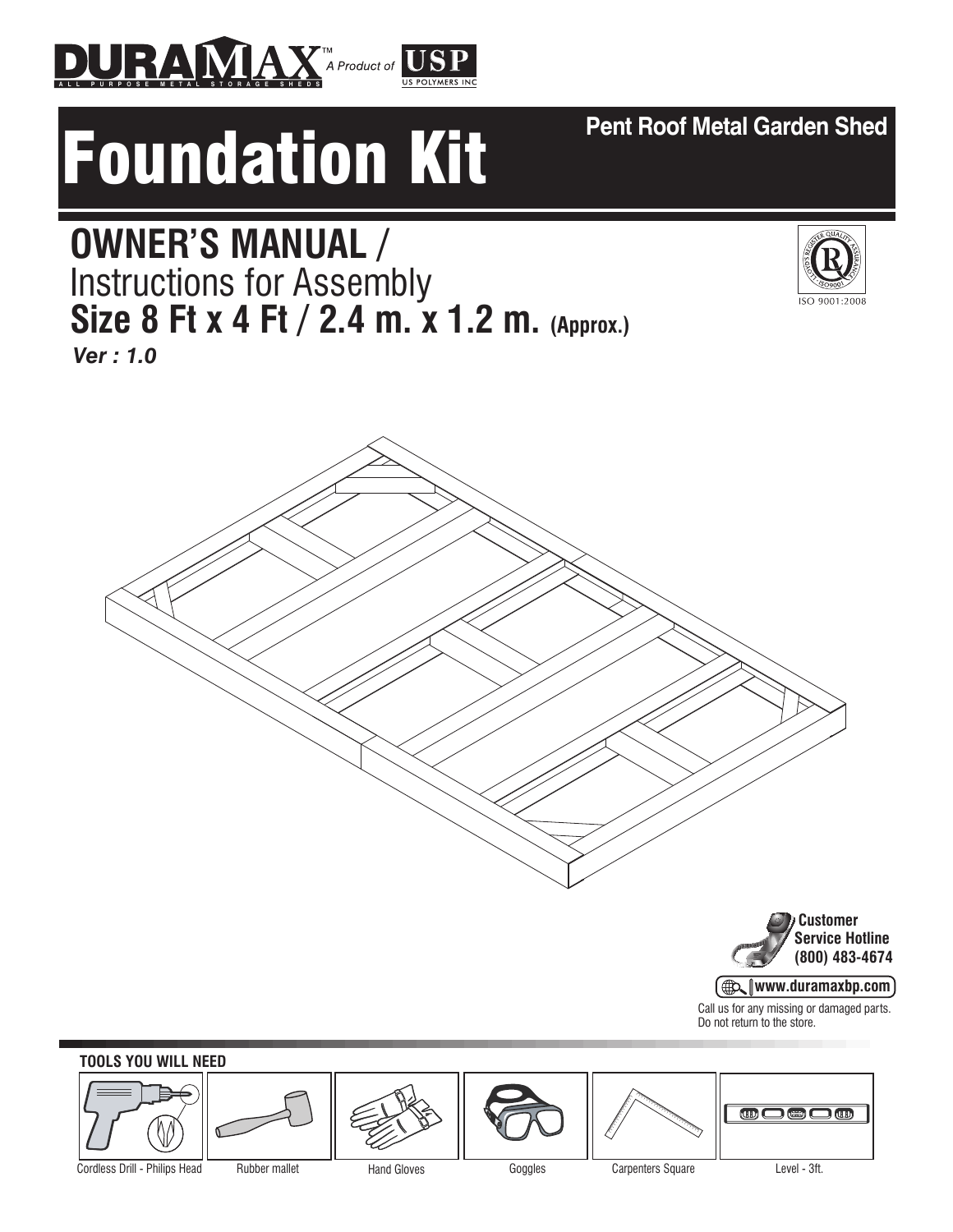1. Assemble the channel **(FC1B) & (FC2B)** together using **(S2)** screws. Make 2 sets.

| FC <sub>2B</sub>          |                   | <b>Parts List</b>                                    |                |             |
|---------------------------|-------------------|------------------------------------------------------|----------------|-------------|
|                           |                   | Note: Check all parts prior to installation.         |                |             |
|                           | <b>CODE</b>       | <b>DESCRIPTION</b>                                   |                |             |
| <b>FC1B</b>               | FC <sub>1</sub> B | <b>FOUNDATION 'U' CHANNEL</b>                        | $\overline{c}$ |             |
| $\left[ \text{S2}\right]$ | FC2B              | FOUNDATION 'U' CHANNEL                               | 2              | 'U' CHANNEL |
|                           | FC3C              | FOUNDATION'U' CHANNEL                                | $\overline{2}$ |             |
|                           | FC4C              | <b>FOUNDATION 'U' CHANNEL</b>                        | 4              |             |
|                           | FC5B              | <b>FOUNDATION 'U' CHANNEL</b>                        | 3              |             |
|                           | FCC               | <b>FOUNDATION 'U' CHANNEL</b>                        | 4              |             |
| J                         |                   | <b>ACCESSORIES</b>                                   |                |             |
|                           | <b>CODE</b>       | <b>DESCRIPTION</b>                                   | <b>QTY</b>     |             |
|                           | S <sub>2</sub>    | DIA. 4.2 x 16mm. (5/32" x 5/8")<br>SHEET METAL SCREW | 48             |             |

2. Make a frame with the sub assemblies as shown below.

*1*



**IMPORTANT: USE HAND GLOVES TO PREVENT INJURY.**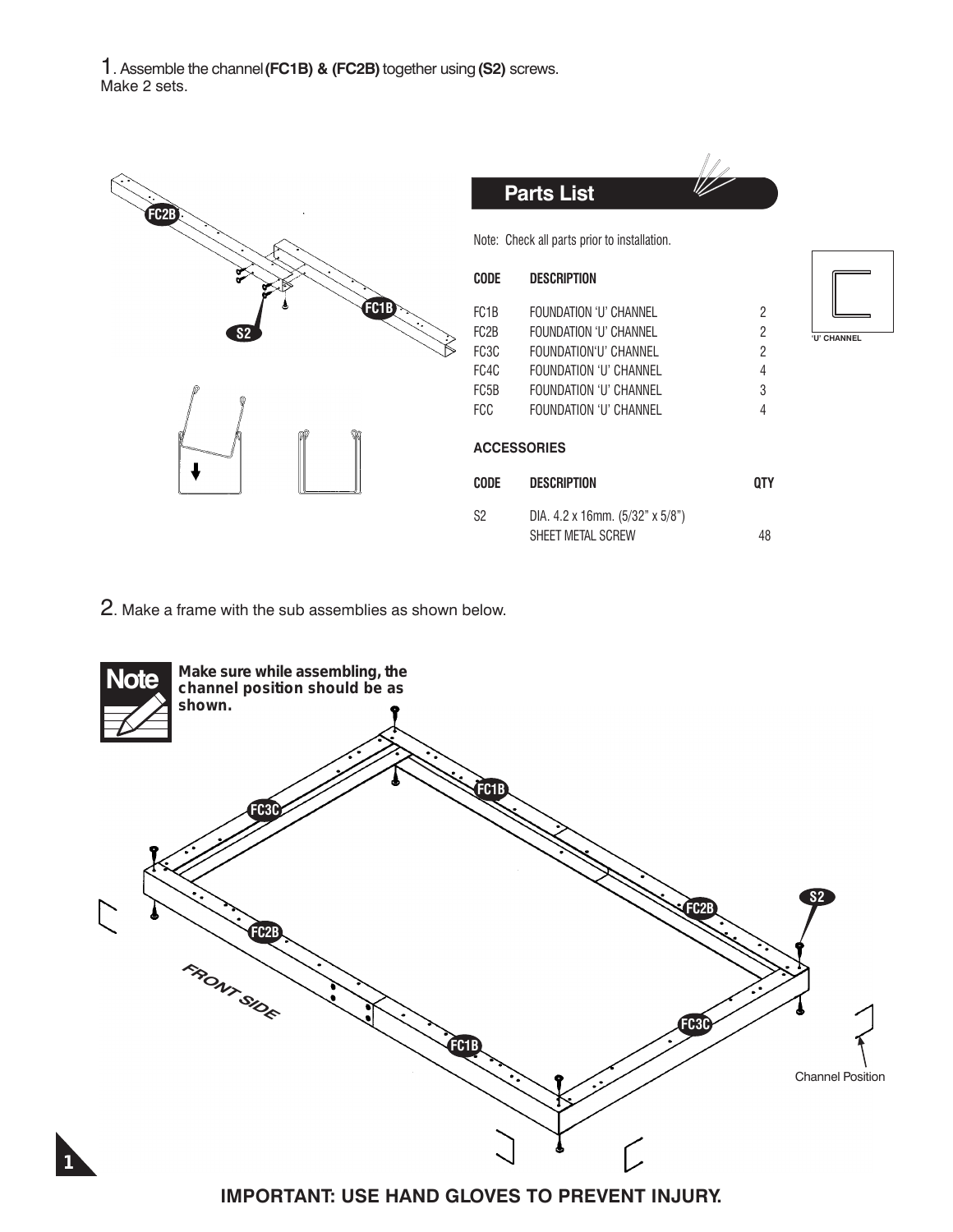3. Fix the channel **(FCC)** to all the four corners to make a perfect frame. See Fig.



4. Fix the channel **(FC4C)** into the main frame as shown. See Fig.

Ľ

**FC4C**

**FC4C**

**S2**



*2*

*Make sure while assembling, the channel position should be as shown.* **FC4C FC4C**

 $\bigcup$ 

 $\overline{C}$ 

5. Fix the channel **(FC5B)** into the frame with screws as shown. See Fig.



#### **IMPORTANT: USE HAND GLOVES TO PREVENT INJURY.**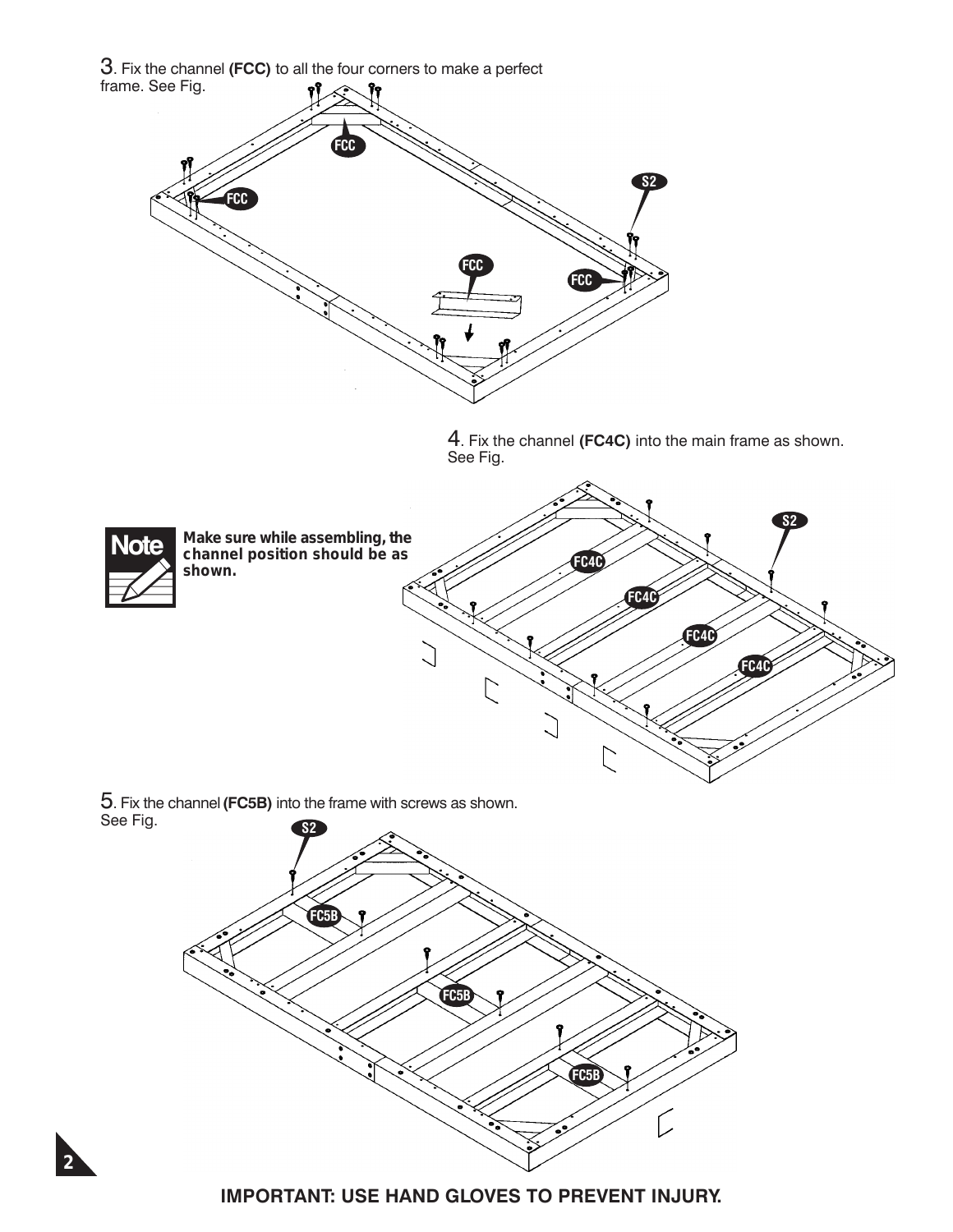6. Assemble base bar back left **(BLB)** and base bar back right **(BRB**) with four **(S1)** screws. See fig. 1 & 2.



**Fig.1 Fig.2**



7. Place the base bar assembly on top of the foundation. Use **(S2**) screws to fix the assembly to foundation.

*3*



**IMPORTANT: USE HAND GLOVES TO PREVENT INJURY.**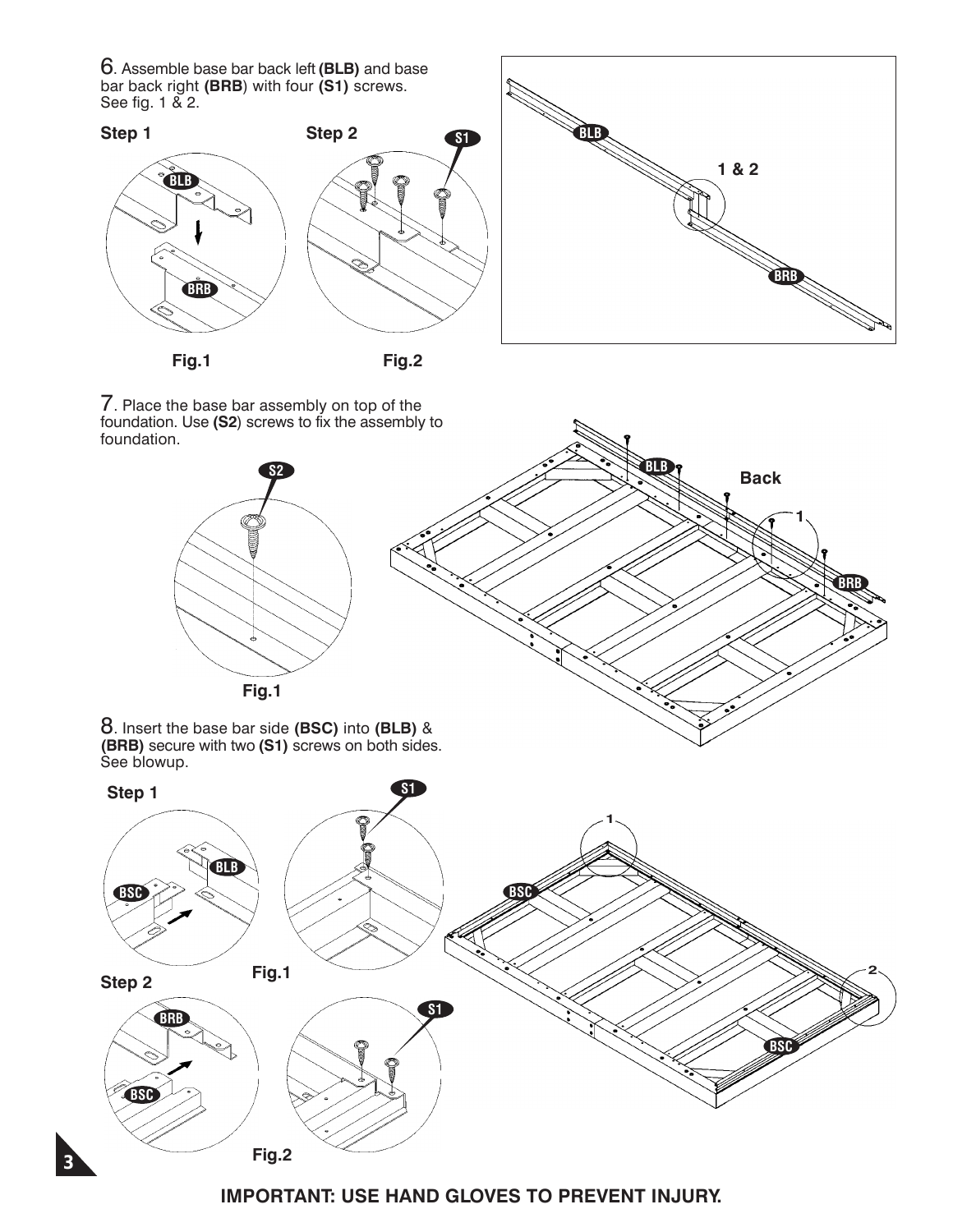$9$ . Line up the holes with foundation and secure with **(S2**) screws.



10. Place the base bar **(BBF)** on top of **(BSC)**  on both sides. Secure with **(S1)** screw to **(BSC**) on both corners. See fig. 1 & 2.

*4*



**IMPORTANT: USE HAND GLOVES TO PREVENT INJURY.**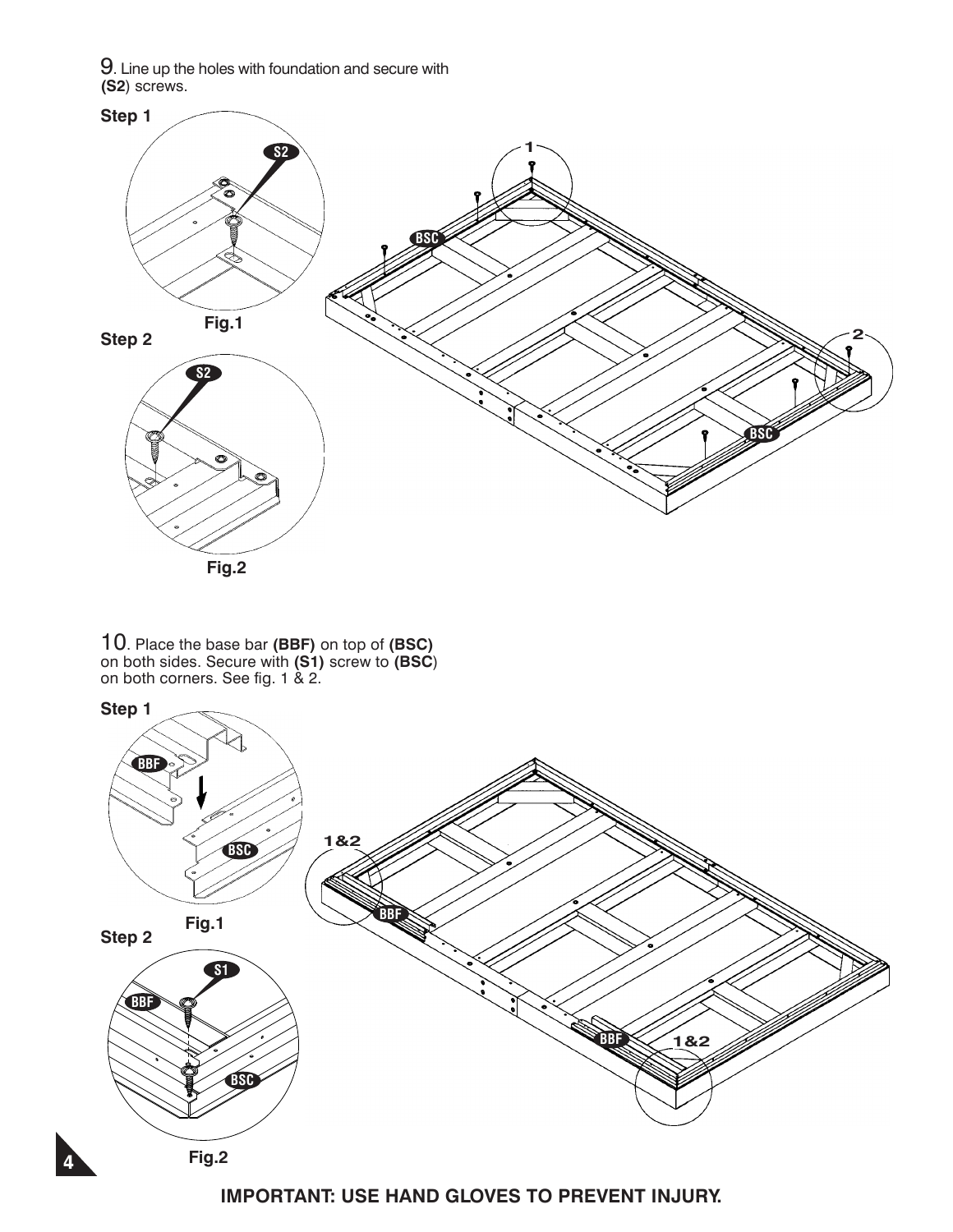11. Secure the base **(BBF)** to the foundation with **(S2)** screws.



#### OPTION - 1

12. Place exterior grade CDX 3/4" (19mm) plywood inside the foundation. See fig.





**IMPORTANT: USE HAND GLOVES TO PREVENT INJURY.**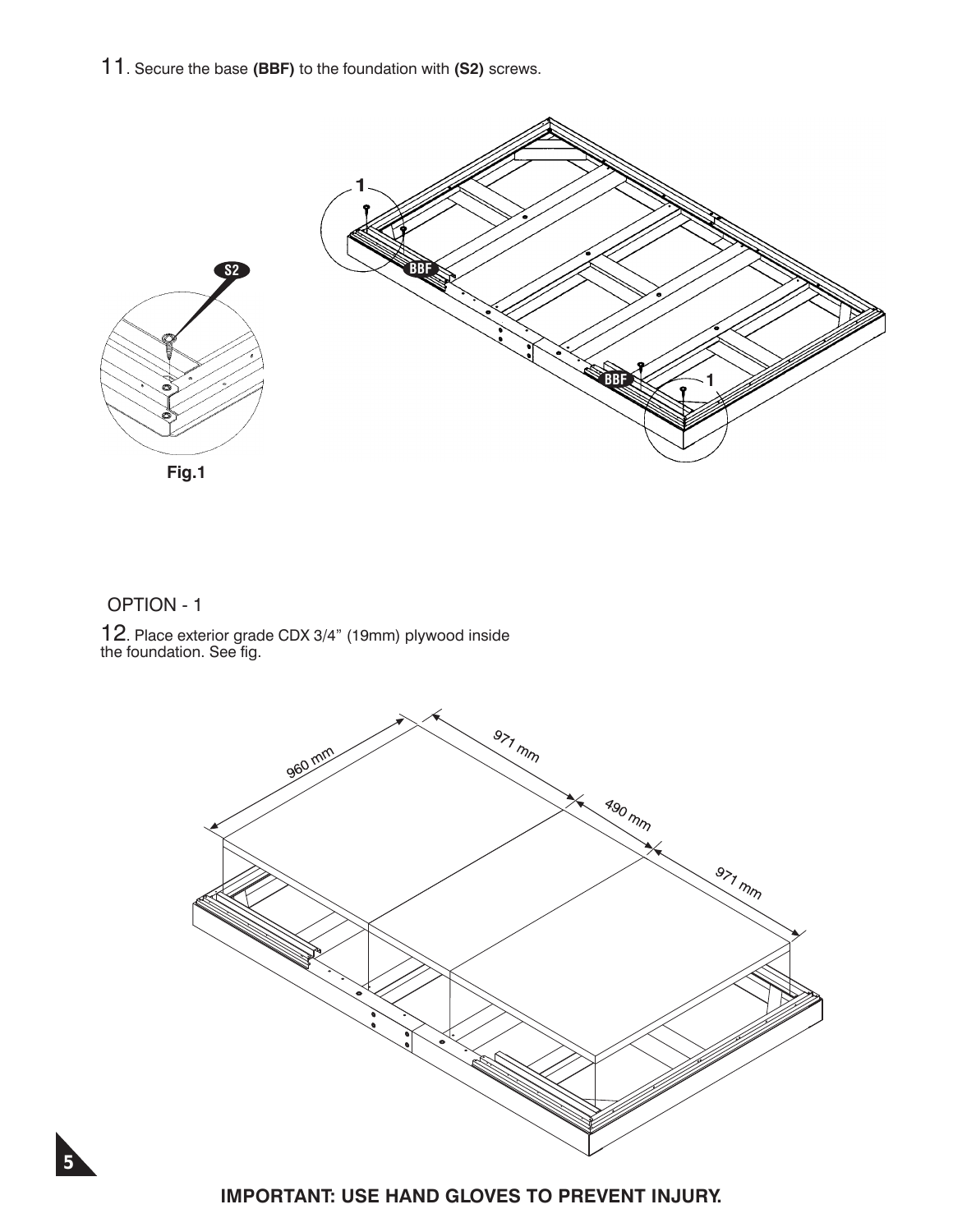13. Place the entrance taper channel **(ECB)** on top of the **(BBF)**. Secure with **(S2)** screws to the foundation. See fig. 1 & 2.



### OPTION - 2

*6*

14. After completing the assembly of the base bar fill the concrete upto the foundation top surface.